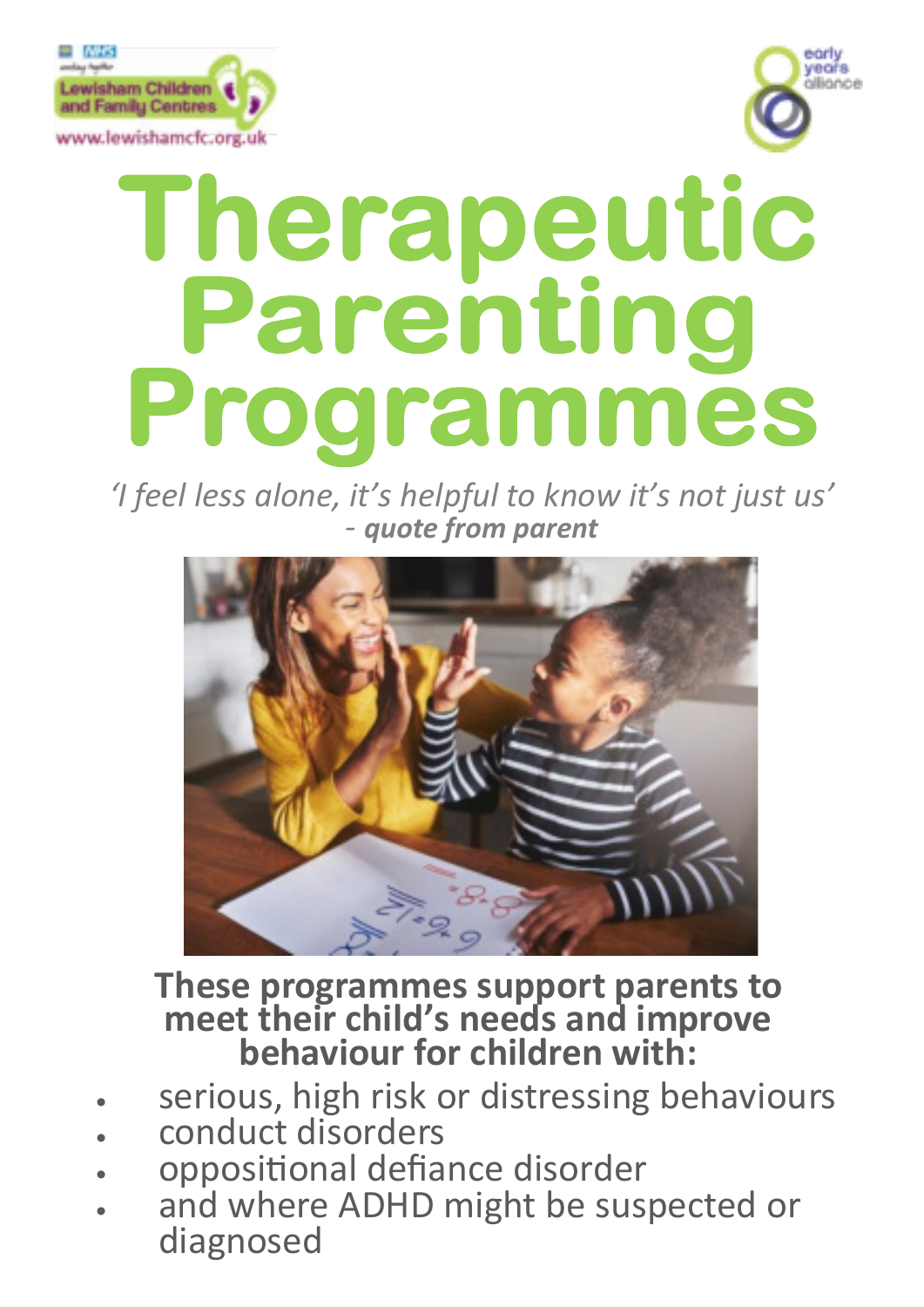# **Programmes Available**

## **Incredible Years**

12 week group programme for parents of children aged 4-11 years delivered both online and in person

**Personalised Individual Parent Training (PIPT)** Intensive 1:1 support programme delivered over 6 sessions to parents and children aged between 4-8 years

**Both of the above programmes offer the support and interventions recommended within NICE guidelines for treatment of children with Oppositional Defiance Disorder (ODD) and Conduct Disorder.** 



# **The key themes of the programmes:**

- Child Directed Play
- Social and Emotional Coaching
- Positive Attention and Praise
- Incentives and Celebrations
- Limit Setting
- Time Out to Calm Down
- Natural and Logical Consequences

# **Why Praise Works:**

- Builds and increases your child's self esteem
- Children learn to give praise
- Helps your child learn to engage in a new positive behaviour
- Helps guide them through small steps to achieve bigger ones
- Provides motivation to stay on a task
- Enables parents to break the negative cycle you may be in with your child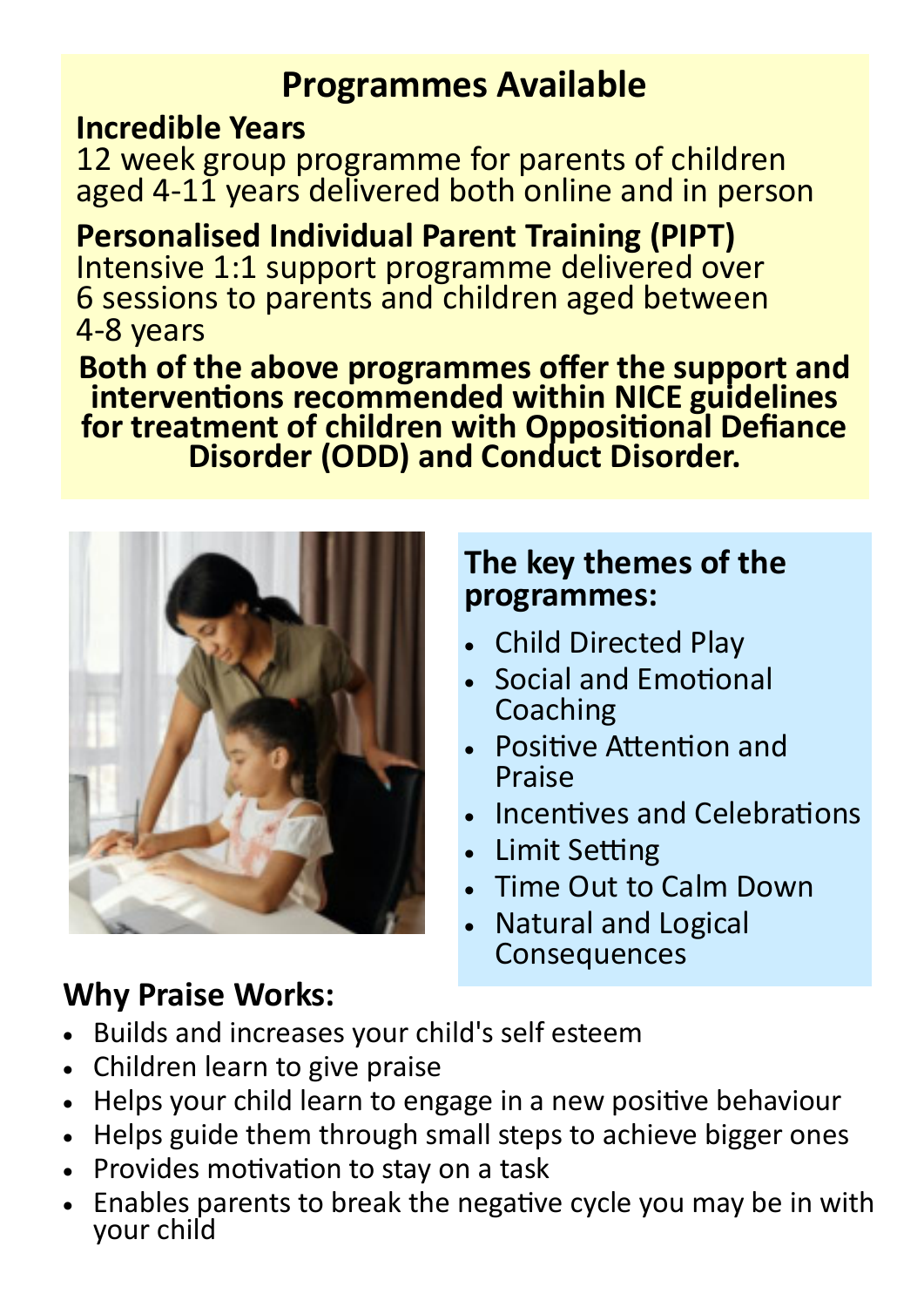# **Joining a programme**

**Parents** can enquire or register their interest in our groups by either;

- Filling in a parent request [form online](https://www.lewishamcfc.org.uk/parent-request-form/)
- Emailing enquiries@ lewishamcfc.org.uk
- Calling 07377 724243 to request a parent referral form

**Professionals** can refer families through our [online](https://www.lewishamcfc.org.uk/professionals-referral-form/)  [referral process.](https://www.lewishamcfc.org.uk/professionals-referral-form/)



# **'Praise' Myth Buster**

- Children who receive lots of praise are NOT SPOILED!
- Praising your child is not manipulative or fake – but it may need practising to feel natural

[Read more in this blog post](https://www.lewishamcfc.org.uk/praise-helps-children-to-feel-good/)

# **Did you know?**

- Time Out is most effective for children 3 years plus and anything longer than 5 minutes will not be effective.
- It takes 5 seconds for children to process an instruction and respond, remember to give them time by counting in your head and don't expect them to do something straight away.
- Children don't always have the problem solving skills to work out what you DO want if you say to STOP doing something!
- If you ask for the behaviour you want to see, (instead of the behaviour you want to stop) you are more likely to get it! So be clear about the positive action you want.